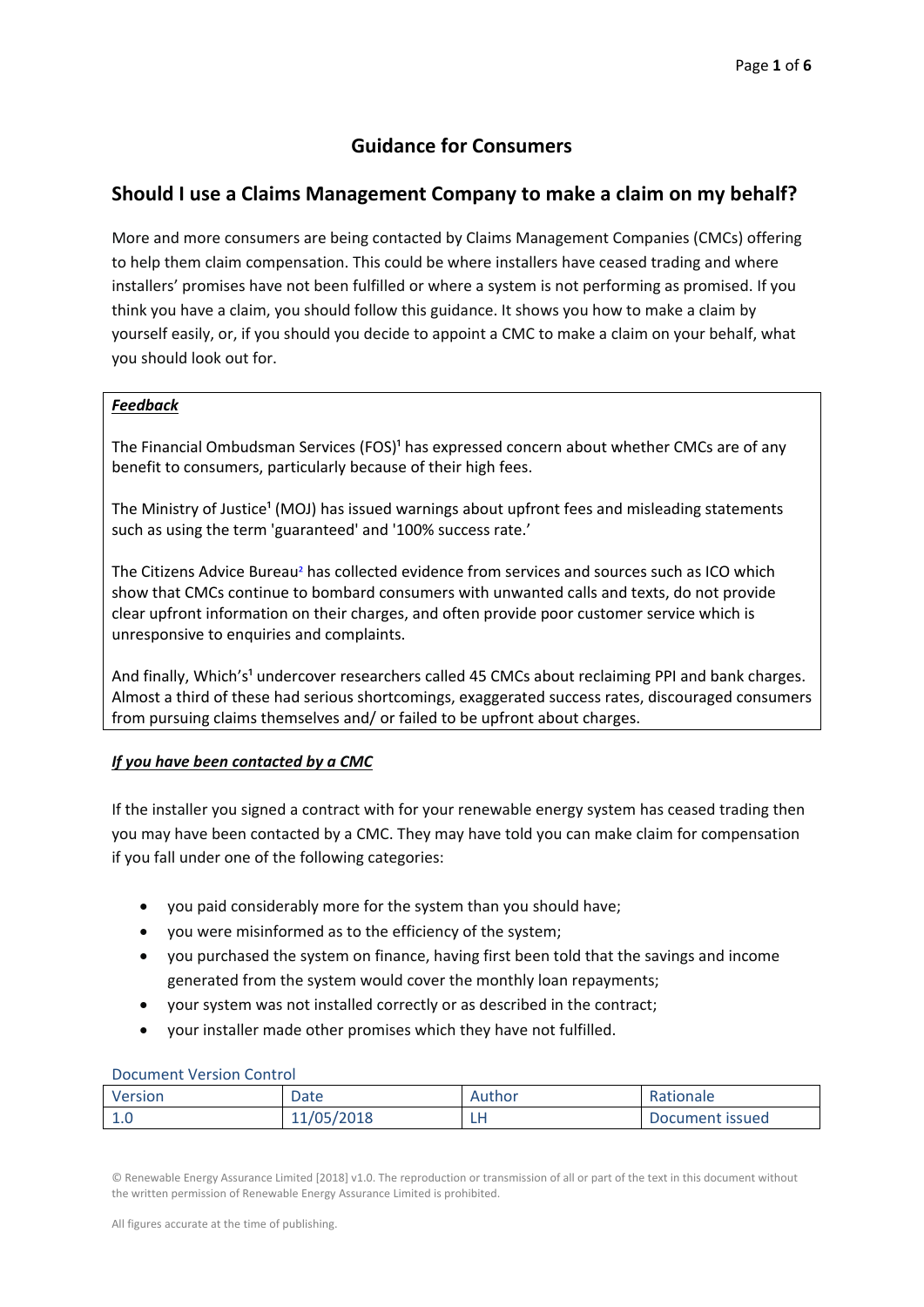A CMC will only be able to help you where your installer has ceased trading, and you paid either an initial deposit or some of the balance for the system by credit card, or you took out a finance agreement arranged at the recommendation of the installer.

### **Remember that if you wish to make a claim for compensation then you have 3 options:**

- **you can make the claim yourself it is straightforward and easy to do (see next section)**
- **you can make the claim through a commercial business like a solicitor**
- **you can make the claim through a CMC.**

## **Free, impartial advice on making a claim**

Many organisations offer impartial advice on making a claim, should you require it, and do not charge a fee or tie you in to any obligations. A table showing some of these organisations can be found below:

| Organisation                | Role                                          | <b>Contact details</b>             |
|-----------------------------|-----------------------------------------------|------------------------------------|
| Financial Service Provider/ | First point of call if you feel you have been | As found on your paperwork         |
| Credit Card company         | mis-sold a financial product.                 |                                    |
| Citizens Advice Bureau      | Provide free, independent, confidential       | 03444 111 444                      |
|                             | and impartial advice to all, on their rights  | https://www.citizensadvice.org.uk/ |
|                             | and responsibilities. The CAB may also        |                                    |
|                             | direct you to your local Trading Standards    |                                    |
|                             | department.                                   |                                    |
| Financial Ombudsman         | Offers help on most types of financial        | 0800 023 4 567                     |
| Services                    | complaints, including providing guidance      | http://www.financial-              |
|                             | on how to complain yourself.                  | ombudsman.org.uk/                  |
|                             |                                               |                                    |
|                             |                                               |                                    |
| <b>Financial Services</b>   | May be able to offer compensation if the      | 0800 678 1100                      |
| <b>Compensation Scheme</b>  | financial service provider has ceased         | https://www.fscs.org.uk/           |
|                             | trading and is not in a position to pay your  |                                    |
|                             | claim themselves.                             |                                    |
| Money Advice Service        | Offers impartial information on money         | 0800 138 7777                      |
|                             | matters through guides, by phone or           | https://www.moneyadviceservice.o   |
|                             | online.                                       | rg.uk/en                           |

## **Making a claim yourself**

If you have lost money from a mis‐sold financial product, it is free to claim compensation from either your financial service provider or the Credit Card Company. **Most important of all, at the end of the process you will get to keep any compensation you receive without fees being deducted.** Simply contact the financial service provider or the Credit Card Company to find out how to make a claim.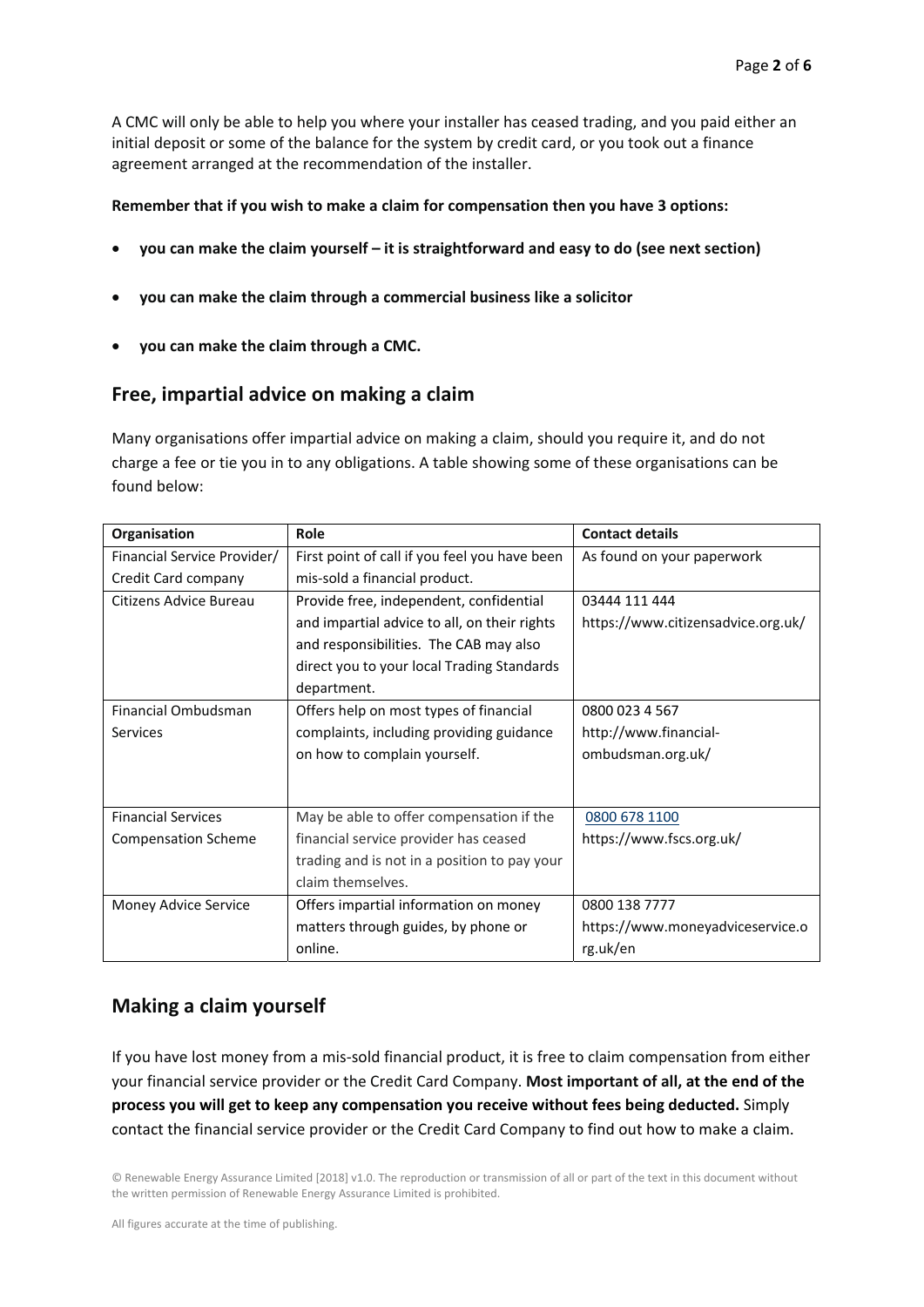If the financial service provider or the Credit Card Company is unable to, or unwilling to, help then you can make a claim through the Financial Ombudsman Services.

The FOS was set up by Parliament to sort out individual complaints that consumers and financial service providers aren't able to resolve themselves. It is an independent service for settling complaints which is free to consumers. The financial service provider must be given the chance to look into a problem first, which they have eight weeks to do. If the financial service provider does not respond within eight weeks, or if their response is not to you satisfaction, then you can go to the FOS.

Your claim will not be decided on any differently if you have gone to them directly or through a CMC. Under the Financial Conduct Authority's rules, financial organisations should investigate your complaint fully, whether or not a CMC is involved. Using a CMC cannot increase your compensation or speed up how quickly financial organisations look at your claim.

### **Claims Management Companies (CMCs)**

**CMCs are businesses that offer a service for people hoping to claim compensation, for example, for mis‐sold financial products,** the most popular claim currently being PPI.

#### *Fees*

The quality of service offered by CMCs can vary significantly. If you are considering using a CMC, it is advisable to shop around and think carefully before agreeing to a contract. Make sure you understand the fees the CMC will charge.

Some CMCs will only charge if they 'win' the case and get compensation for you. If you do not 'win' compensation, be warned that you may still have to pay expenses or other costs to the CMC. In some cases fees can be significant, and will often be deducted from the compensation awarded.

Authorised CMCs must give you written information with details of the service they're offering, their charges and when you'll be expected to pay them.

On signing a contract with a CMC you have 14 days to cancel it without being charged. If you hand over any money up front, you can ask for it back within the 14 days. If you cancel after the cancellation period then you may have to pay a fee. This should be reasonable and reflect the work carried out on your claim already.

#### *Claims Management Regulator*

Any business that offers claims management services in England and Wales must be authorised by the Ministry of Justice's Claims Management Regulator under the Compensation Act 2006, unless they are covered by an exemption e.g. solicitors, charities and advice agencies.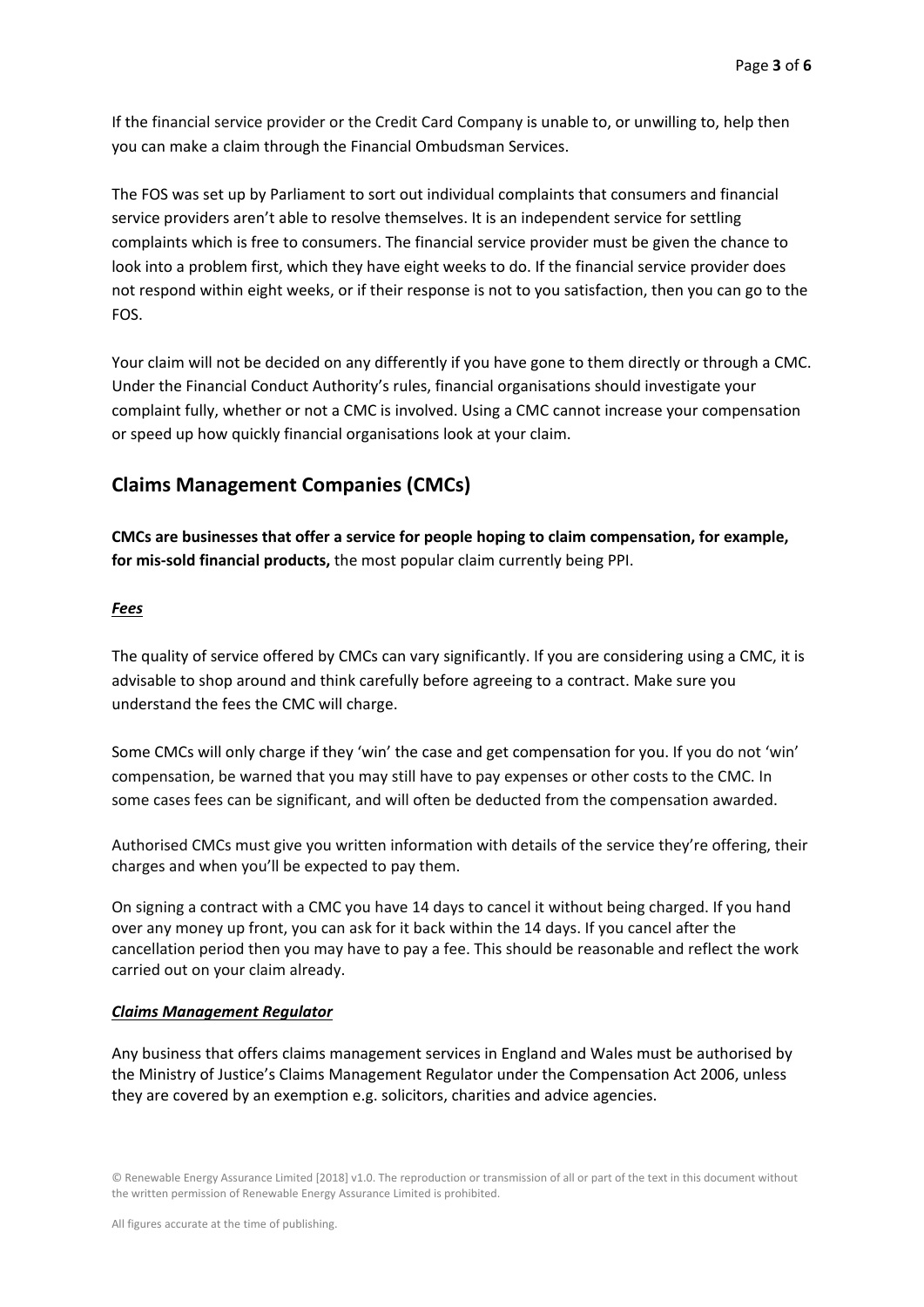As well as licensing these companies, the Claims Management Regulator will carry out regulatory and criminal investigations, take action against a company where necessary, and provide guidance and advice to consumers and companies.

Being authorised does not mean the Ministry of Justice endorses or recommends a company. To be authorised however, CMCs must stick to strict rules when dealing with consumers.

**It must:** 

- **give you clear written information about its service (including fees and costs) before you agree a contract;**
- **get your signature before taking any money or starting a claim;**
- **tell you clearly that you could make a claim for free yourself or with the help of a free advice service;**
- **tell you about the 14 day cancellation period when they sign a contract, and the provisions around this;**
- **explain how to complain if you are unhappy with the service the CMC provides.**

**It must not:** 

- **send you emails or texts, unless you have agreed to receive them;**
- **make marketing calls if you have told them that you do not want to receive them or if you have registered with the Telephone Preference Service;**
- **approach you in person;**
- **use any form of pressure selling.**

If a CMC's authorisation is suspended or cancelled, or if the CMC resigns as an authorised company, it must stop offering services to new and existing clients.

### *Making a complaint*

If you are not happy with the service you may have received from a CMC then the Claims Management Regulator has guidance on its website on how to make a complaint against the CMC, as well as a list of CMCs it has taken action against. Its website can be found at **https://www.gov.uk/government/groups/claims‐management‐regulator**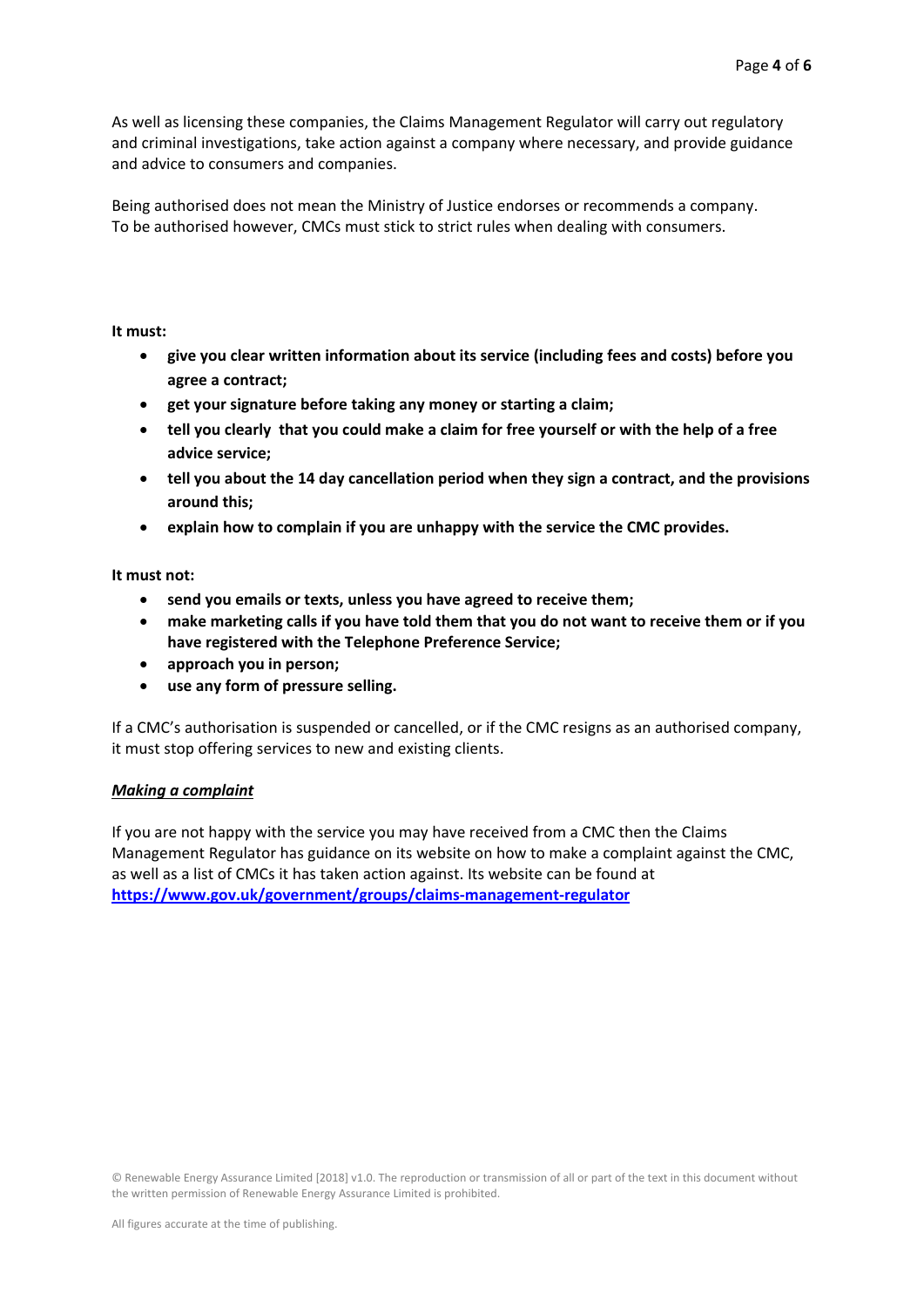# **'Ambulance Chasers'**

'Ambulance Chasers' differ from CMCs. The term stems from companies or individuals who gather at a disaster site offering to help victims claim compensation for death or injury**. In the context of renewable energy systems, such organisations or individuals will attempt to persuade you to purchase goods or services on false or misleading pretences, typically if your installer has ceased trading.** For example, they may ask you to agree to a maintenance or service contract or to purchase additional equipment to enhance the performance of your system which may not be necessary.

If you have been cold‐called by someone and told that your contracted installer has ceased trading, be watchful, as you may at times be pressed into accepting contracts or other deals which you otherwise would not have**. Before taking any such action you should:** 

- **First check whether your contracted installer has actually dissolved, gone into liquidation or otherwise ceased trading. You can do so by checking the Companies House website.**
- **Once you have determined that your installer has indeed ceased trading, it is also important that you find out how and why the company which contacted you did so.**
- **If you are satisfied with how the company has contacted you, it is then important to consider whether what they are offering is appropriate or even necessary.**
- **Your installer should have provided you with a guarantee against any faults that might arise as a result of the installation process and workmanship applied. In the event that they should become insolvent or cease to trade, and one of these faults arise, then you can make a claim on the insurance if it is still valid. You should also have received a guarantee against manufacturing faults in any Goods supplied. For more information on this see RECC's FAQs found here.**
- **You should also read RECC's guidance on add‐on equipment you might be offered to go alongside your solar PV system very carefully. You can find it here.**

**If you are not satisfied with the way the company or individual has contacted you, you can complain to the Information Commissioners Office here**

#### **Sources**

Claims Management Companies and Financial Services Complaints, February 2014, http://www.financial‐ombudsman.org.uk/about/Joint‐FCA‐note.pdf